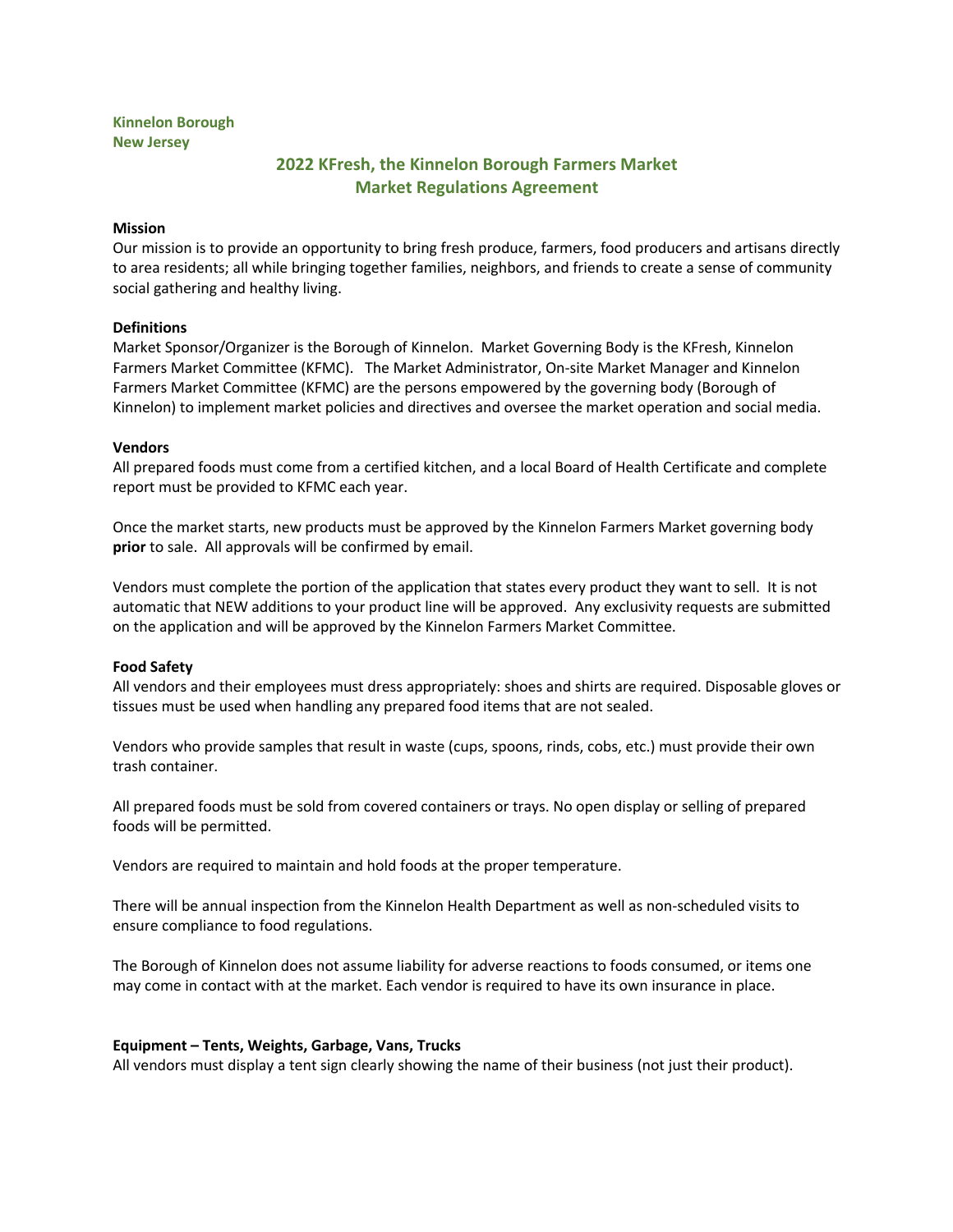Each vendor is required to have their own 10'X 10' tent, tables and chairs **(only 10' x 10' tents are permitted).** Every table must be covered by a tent. **Weights are required for each tent and must be bought and used weekly.**

Vendors must supply their own scales and bags. Scales must be acceptable and balanced by the County Department of Weights and Measures with current year approval seal. Products may be sold by the count, weight, bunch, or in legally acceptable containers. All other containers must identify the net weight of the contents.

All vendors will be assigned their space on the first day of the market.

All vendors are required to keep their space neat and clean of debris, providing at least one trash receptacle and to remove their own trash at the end of the day or more frequently as required to maintain sanitary conditions. Vendor-generated waste MUST be disposed of by the vendor off-site, and NOT placed in the trash containers at the market used by pedestrians.

#### **Selling Guidelines**

Sellers must post prices! It is expected that prices will be fair to consumers, the seller and fellow vendors. This guideline will be strictly enforced.

Each vendor or on-site staff must be directly involved with or knowledgeable about the production and prices of the products being sold.

#### **Market Operation**

Vendors are responsible for the actions of their representatives, employees, or agents.

Submission of an application to the market serves as the vendor's agreement to abide by all regulations of the market as established by the governing body and enforced by the On-Site Market Manager. Violation of the rules may be grounds for warnings or dismissal from the market.

Vendors who wish to smoke must leave the market premises. Hawking or shouting to attract customers will not be permitted.

KFMC retains the right to issue a verbal warning followed by a written warning when a violation occurs and provide the vendor the opportunity to correct any violations of the regulations. Any vendor with three or more such warnings is at the risk of losing its contract and dismissal from the market and will not be allowed to participate in the market the following year. It remains the sole discretion of KFMC to terminate a vendor at any time.

Vendors must bring concerns about the market to the Market Manager, not to the customers or other vendors. All questions and issues are to be directed to the Market Manager. A vendor's recourse is to a formal complaint in writing forwarded to the Market Manager. The Market Manager is only responsible for acting upon written complaints after a review by the KFM Committee.

#### **Market Location, Times, and Attendance**

The KFresh, **Kinnelon Farmers Market is in the parking lot at the Kinnelon Borough Hall, 130 Kinnelon Road**, Kinnelon NJ. The Kinnelon Farmers Market will be held every **Monday starting June 6 through October 10. Market hours are 3:00pm to 7:00pm.**